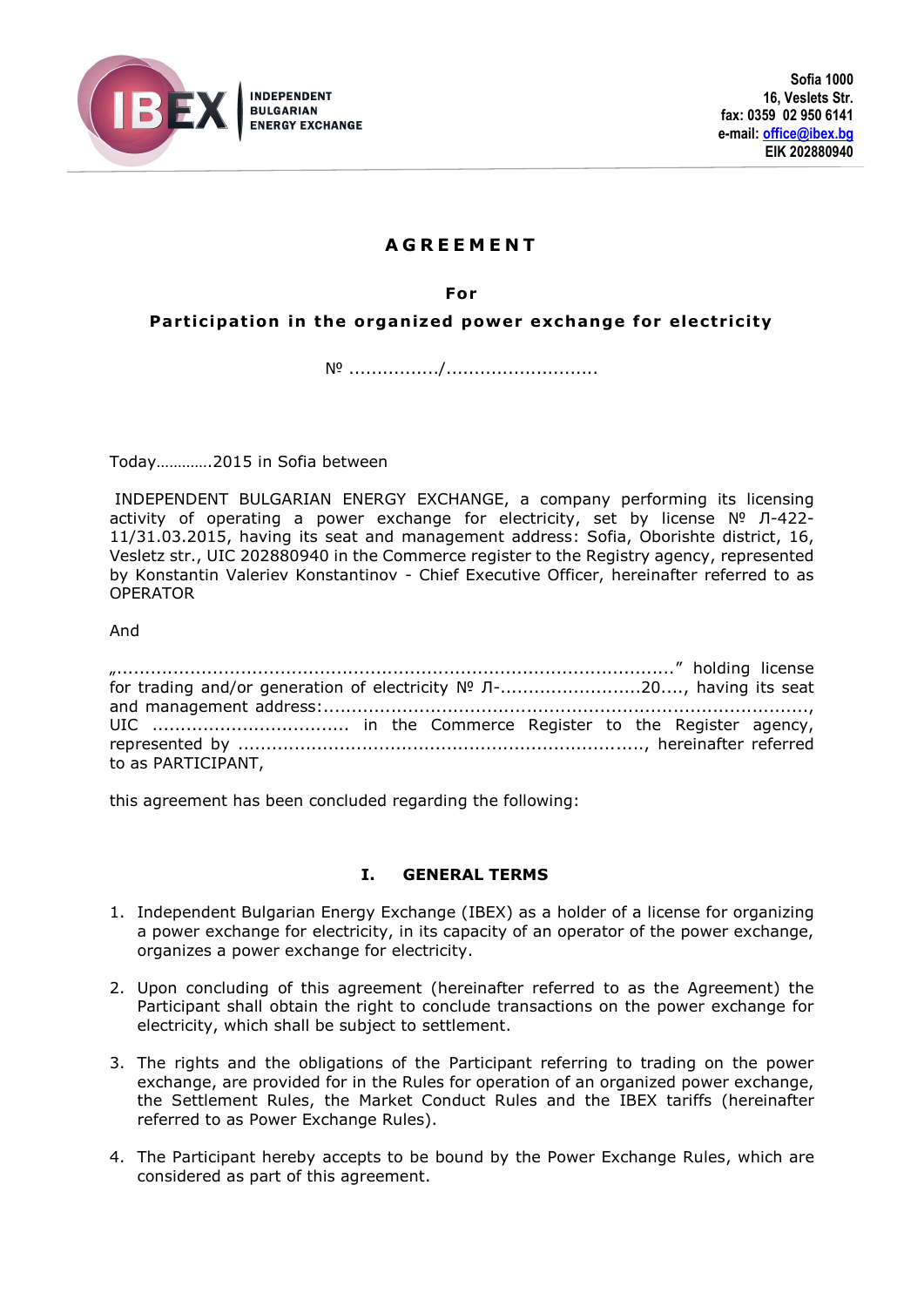5. The terms and the deadlines set in the Power Exchange Rules are incorporated in this agreement, too.

## **II. POWER EXCHANGE RULES**

- 6. Power Exchange Rules are part of this agreement.
- 7. By signing this agreement the Participant agrees to conform its actions to the conditions and requirements set in the Power Exchange Rules. In case of conflict between the Power Exchange Rules and the Agreement, the Power Exchange Rules shall prevail.
- 8. The Participant accepts that the Power Exchange Rules are controlled and approved by IBEX and that IBEX shall have the right to impose the provisions of these rules on the participant as it has been provided for in them.

## **III. REPRESENTATION**

### **Representations by the Participant**

- <span id="page-1-0"></span>9. Upon concluding this agreement the Participant guarantees to IBEX that:
	- a. All necessary actions have been undertaken for due authorization upon signing this agreement, which is supplemented by the Power exchange Rules; and
	- b. Signing this agreement, supplemented by the Power Exchange Rules, does not violate: any law, rule, regulation, agreement or document binding upon or applicable to the Participant.
- 10. The Participant accepts that it has an obligation to notify IBEX promptly in case it establishes a breach under item [9.](#page-1-0)

## **Representations by IBEX**

- 11. Upon concluding this agreement IBEX guarantees to the Participant that:
	- a. All necessary actions have been undertaken for due authorization upon signing this agreement, which is supplemented by the Power exchange Rules; and
	- b. Signing this agreement, supplemented by the Power Exchange Rules, does not violate: any law, rule, regulation, agreement or document binding upon or applicable to the Participant.

# **IV. CONFIDENTIALITY**

12. IBEX guarantees that no third party shall have access or acquire information on issues related to the business or personal affairs of the Participant, which has become known in connection with transactions concluded on the power exchange market by the participant. IBEX shall not use such information for purposes other than such related to the transactions on the power exchange market related to IBEX activity.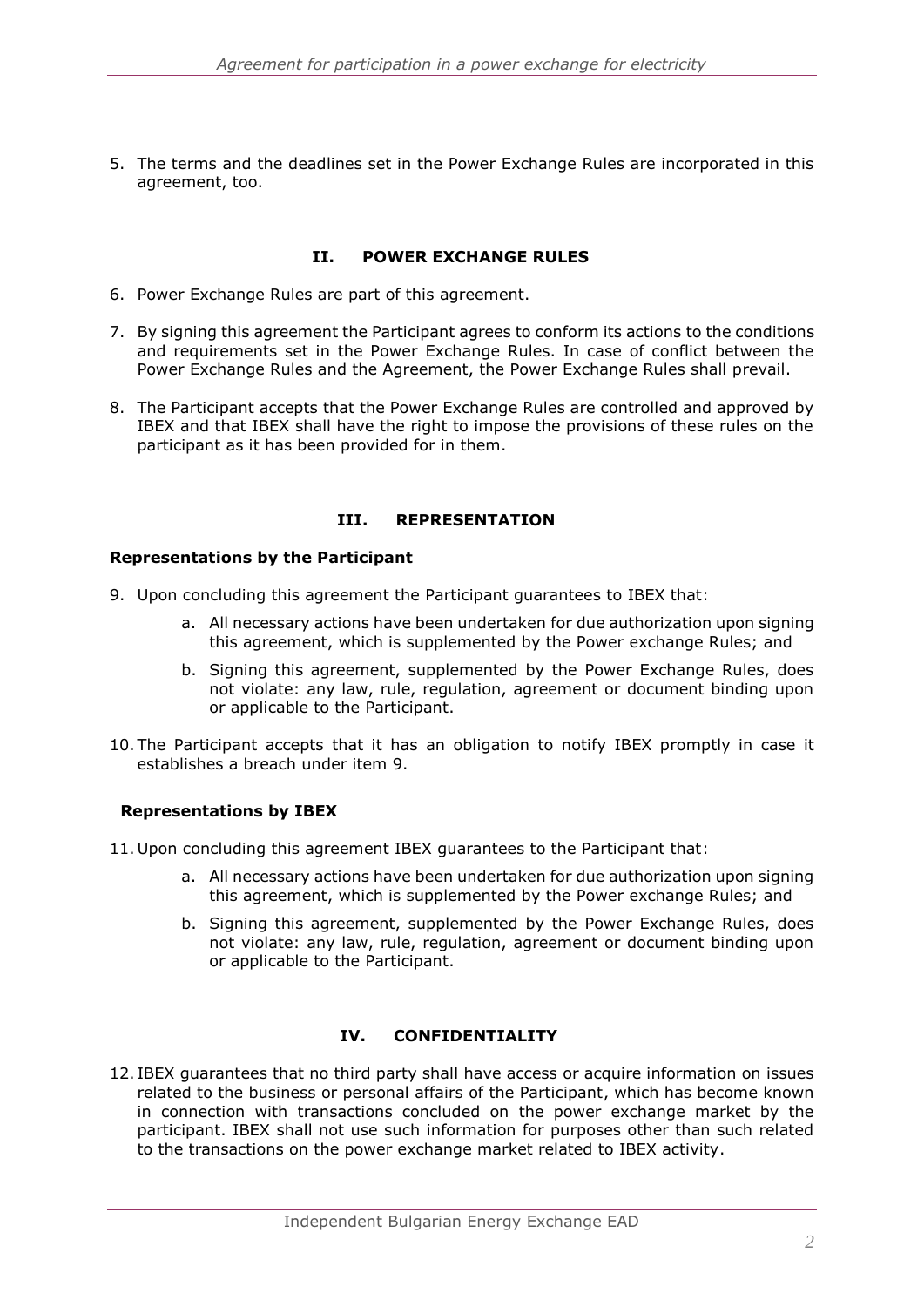- 13. The Participant shall guarantee that no third party shall have access or acquire confidential information concerning the activity, affairs, consumers, customers or suppliers of IBEX.
- 14. The confidentiality obligation is not terminated upon termination or amendment in the terms and nature of legal labor relationships between the Operator and its employees or the persons having right of access to confidential information pursuant to a civil or other contract.
- 15. The confidentiality agreement does not concern information, which is or has become public not due to breach of the confidentiality obligations pursuant to this agreement;
- 16. The confidentiality obligation does not limit the Operator to submit information to regulatory bodies or where this is required by law.
- 17. The Participant admits the ownership right of the Operator on the business information as well as its right to dispose with it in accordance with the terms and requirements of the Power Exchange Rules.
- 18.Concluding this Agreement and any temporary or final termination hereto does not fall within the scope of the confidentiality obligation.

## **V. AGREEMENT AMENDMENTS**

- <span id="page-2-0"></span>19.Amendments to this agreement require the written agreement by both parties.
- 20. Irrespective of item [19,](#page-2-0) IBEX may amend the Power Exchange Rules in accordance with the terms stipulated therein.
- 21.Each amendment of the Power Exchange Rules following the concluding of this agreement becomes part of it and is applicable towards the parties.

#### **VI. AGREEMENT TERMINATION**

- 22.Each of the parties may terminate this Agreement following a written notification in accordance with the Power Exchange Rules.
- 23. Temporary or final termination of the Agreement due to nonperformance of obligation by one of the parties is regulated in the Power Exchange Rules.

## **VII. SEVERABILITY**

24. Invalidity of any of the clauses of the agreement does not lead to invalidity of any other clause or the agreement as a whole.